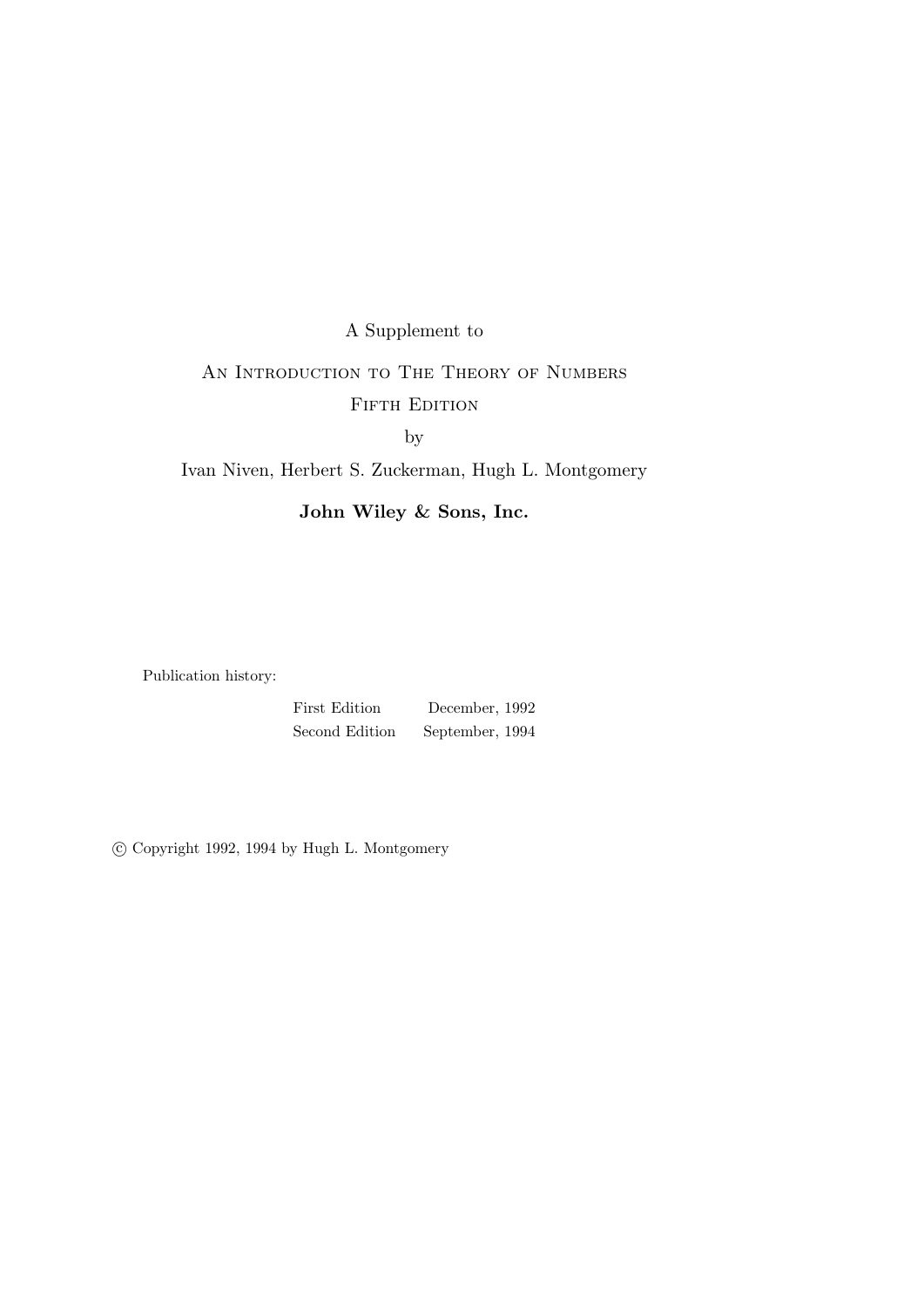## Preface to the Second Edition

Throughout its long history, number theory has been characterized by discovery based upon empirically observed numerical patterns. By using a computer with appropriate software, the student can now inspect data that is both more extensive and more accurate than in former times. With this in mind, a set of 70 programs has been prepared for use in the classroom as an aid to instruction, for use by students in individual study and exploration, and also in structured laboratories. These programs are written in Borland's Turbo Pascal version 7.0, running under DOS on IBM PC-compatible machines. Both the source code and the compiled code are provided; these programs may be freely copied and distributed to students using the text. Some of these programs, such as FacTab and PowerTab, display data in which patterns may be detected. Other programs, such as EuAlDem1 and PwrDem1a, offer demonstration of specific algorithms that are employed in computations. Finally, a third class of programs, typified by Factor and GCD, perform useful calculations on demand. The programs relevant to a particular section are listed in the table Programs by Section. Before embarking on a section, the instructor may wish to experiment with these programs, in order to become familiar with their operation.

It was intended that the algorithms employed in the accompanying programs should be limited to those discussed in the text, so that the student would be in a position to understand exactly what each program is does. As the programs developed, a few exceptions to this rule crept in, as follows: In the program Ind, for calculating the index (i.e., discrete logarithm), of a number modulo  $p$  a method of Shanks is used. This is explained in Laboratory 12, in the documentation of the program, and also in the demonstration provided by the program IndDem. In the program ProveP, which is based on Problem 39 at the end of §2.8, an extra device invented by H. C. Williams has been added. For details see the description of this program in the Reference Guide to Turbo Pascal Programs, in this manual. The scheme for calculating the Lucas functions, described in  $\S 4.4$ , has not been followed, because the one sidestep formula involves division by 2, which is problematic when the calculations are being done modulo m with m even. For an account of the method actually used, see the description of the program Lucas in the Reference Guide to Turbo Pascal Programs. The disadvantage of using only those algorithms found in the text is that in some cases faster execution could have been achieved by using some other algorithm. This particularly the case with programs that involve factoring (the quadratic sieve method is faster), proving primality (the Atkin-Morain and the Adleman-Rumely methods are faster), or locating the roots of polynomial congruences modulo p (the Cantor-Zassenhaus method is much faster).

iii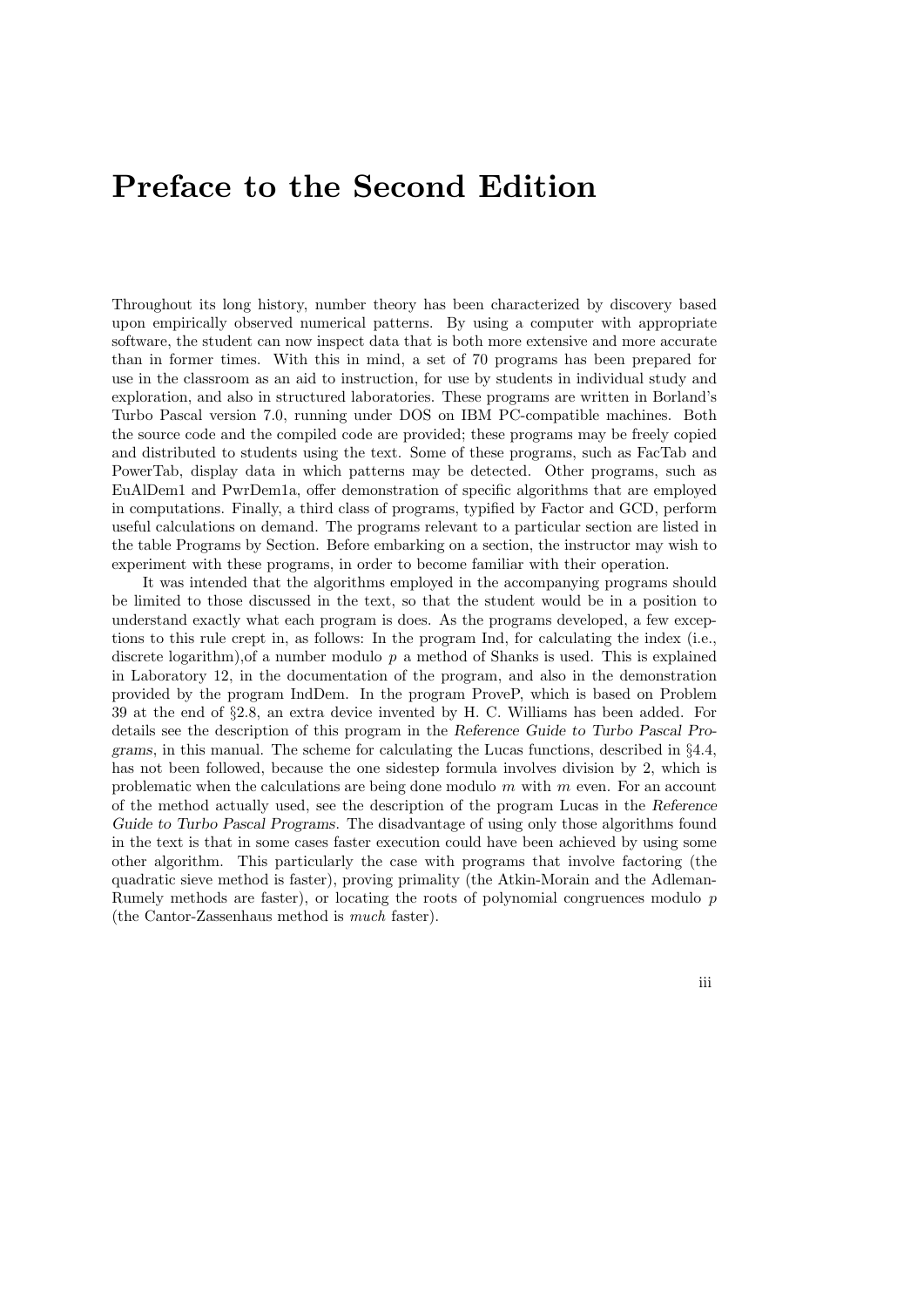If your students have experience in programming, you may wish to make the source code of these programs available to them. By examining the source code, a student may see in detail how a particular algorithm has been implemented. On the other hand, an effort has been made to design programs whose operation is so natural that very little time will be needed to learn how to use them. Thus students unfamiliar with computers or programming should have no difficulty.

In the accompanying programs, an integer variable  $n$  in is usually declared to be of type integer if  $|n| \leq 30{,}000$ , or longint if  $|n| \leq 10^9,$  or of type comp if  $|n| \leq 10^{18}$ . No provisions are made for integers larger than this, a disadvantage in some contexts. The advantage is that one avoids the extra commands and variable types that a multiple precision arithmetic package would use.

Some of the laboratories assume that the student has access not only to the Turbo Pascal programs, but also to UBASIC, a wonderful BASIC interpreter designed by Yuji Kida. For more details see Further Reseources.

If you encounter any problem with the operation of the Turbo Pascal programs, or have suggestions for their improvement, please communicate your comments to me at hlm@math.lsa.umich.edu, or by snail mail. CLINT users who wish to be kept abreast of future revisions should ask me to add their name to the list of CLINTERS.

These computational laboratories are still in an experimental stage. More labs and programs are needed. In addition, the labs may be too long, or too difficult, or may ask the wrong questions. Any thoughts you have would be appreciated. You may want to compose your own, but it is hoped that the ones here at least offer inspiration. If you want to edit these labs to customize them for your own use, you can obtain the .tex files that create them by ftp–see the Further Resources for details.

It is a pleasure to thank A. O. L. Atkin, J. D. Brillhart, H. Flanders, D. E. G. Malm, C. Pomerance, J. L. Selfridge, R. C. Vaughan, and S. S. Wagstaff Jr. for their help with algorithmic and technical issues.

> Hugh L. Montgomery 6 September, 1994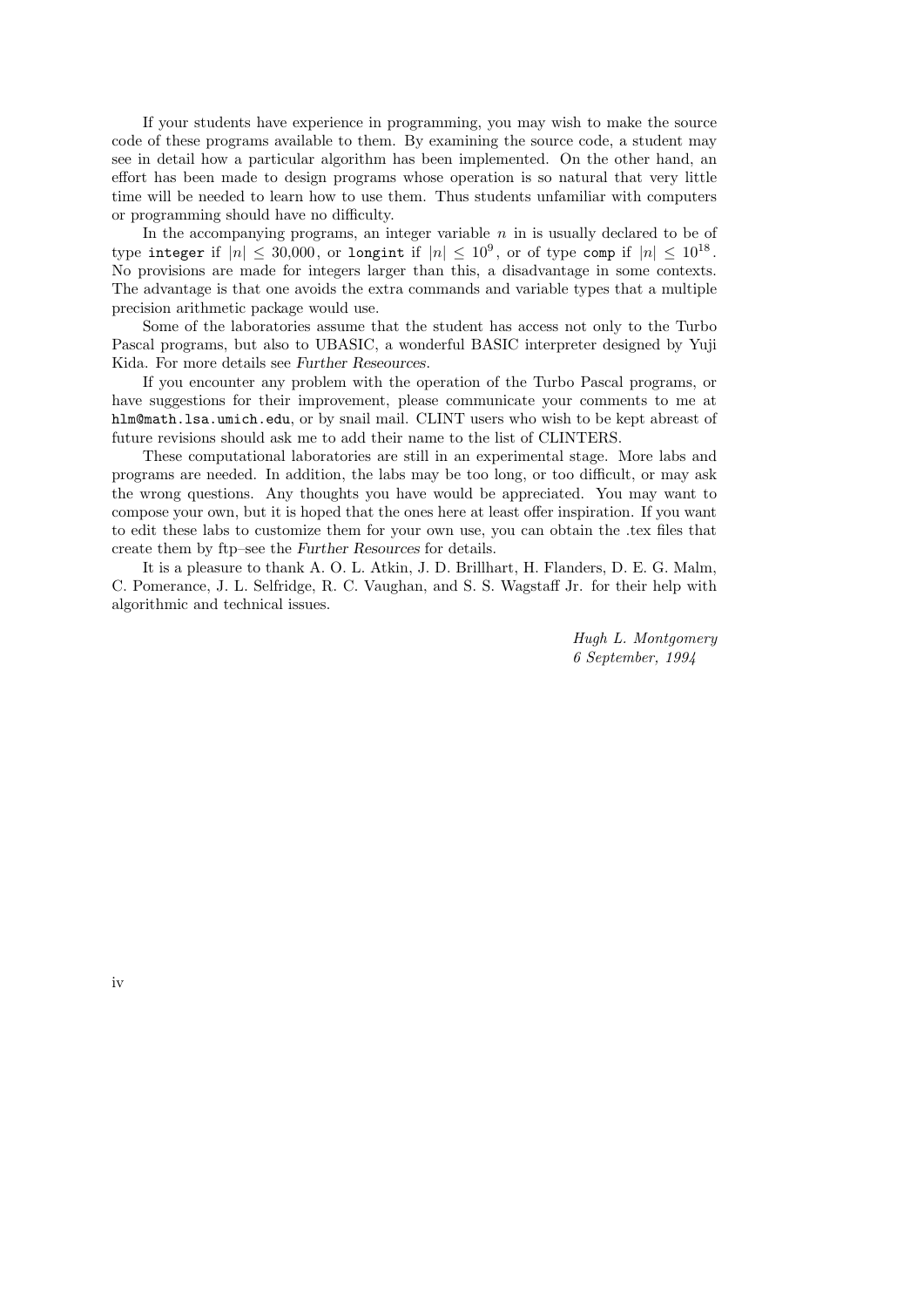## **Contents**

| Preface                                                                  | iii          |
|--------------------------------------------------------------------------|--------------|
| Programs by Type                                                         | vi           |
| <b>Programs by Section</b>                                               | viii         |
| Warning                                                                  | ix           |
| Acquisition                                                              | ix           |
| Laboratories                                                             | $\mathbf{1}$ |
|                                                                          |              |
| GCDs & The Euclidean Algorithm<br>$\mathbf{1}$<br>1                      |              |
| Factorization and Prime Numbers<br>$\overline{2}$<br>7                   |              |
| 3<br>Congruences<br>11                                                   |              |
| Sums of Two Squares<br>13<br>$\overline{4}$                              |              |
| Solutions of Congruences & Binomial Coefficients<br>$\overline{5}$<br>17 |              |
| 6<br>Linear Congruences & The Chinese Remainder Theorem<br>21            |              |
| Powering Algorithms & Primality Testing<br>7<br>25                       |              |
| 8<br>Factoring Strategies<br>29                                          |              |
| RSA Public Key Cryptography<br>9<br>35                                   |              |
| Hensel's Lemma<br>10<br>39                                               |              |
| 11<br>Power Residues & Primitive Roots<br>41                             |              |
| 12<br>$Indices$ — The discrete Logarithm<br>45                           |              |
| 13<br>Proving Primality<br>51                                            |              |
| 14<br>Square Roots Modulo p<br>55                                        |              |
| 15<br>Quadratic Residues<br>57                                           |              |
| 16<br>Binary Quadratic Forms<br>61                                       |              |
| Arithmetic Functions<br>17<br>65                                         |              |
| Reference Guide to Turbo Pascal Programs                                 | 69           |
| <b>Turbo Pascal Programming Resources</b>                                | 99           |
| Programs for the HP-28S                                                  | 107          |
| <b>Further Resources</b>                                                 | 119          |
|                                                                          |              |
|                                                                          | V            |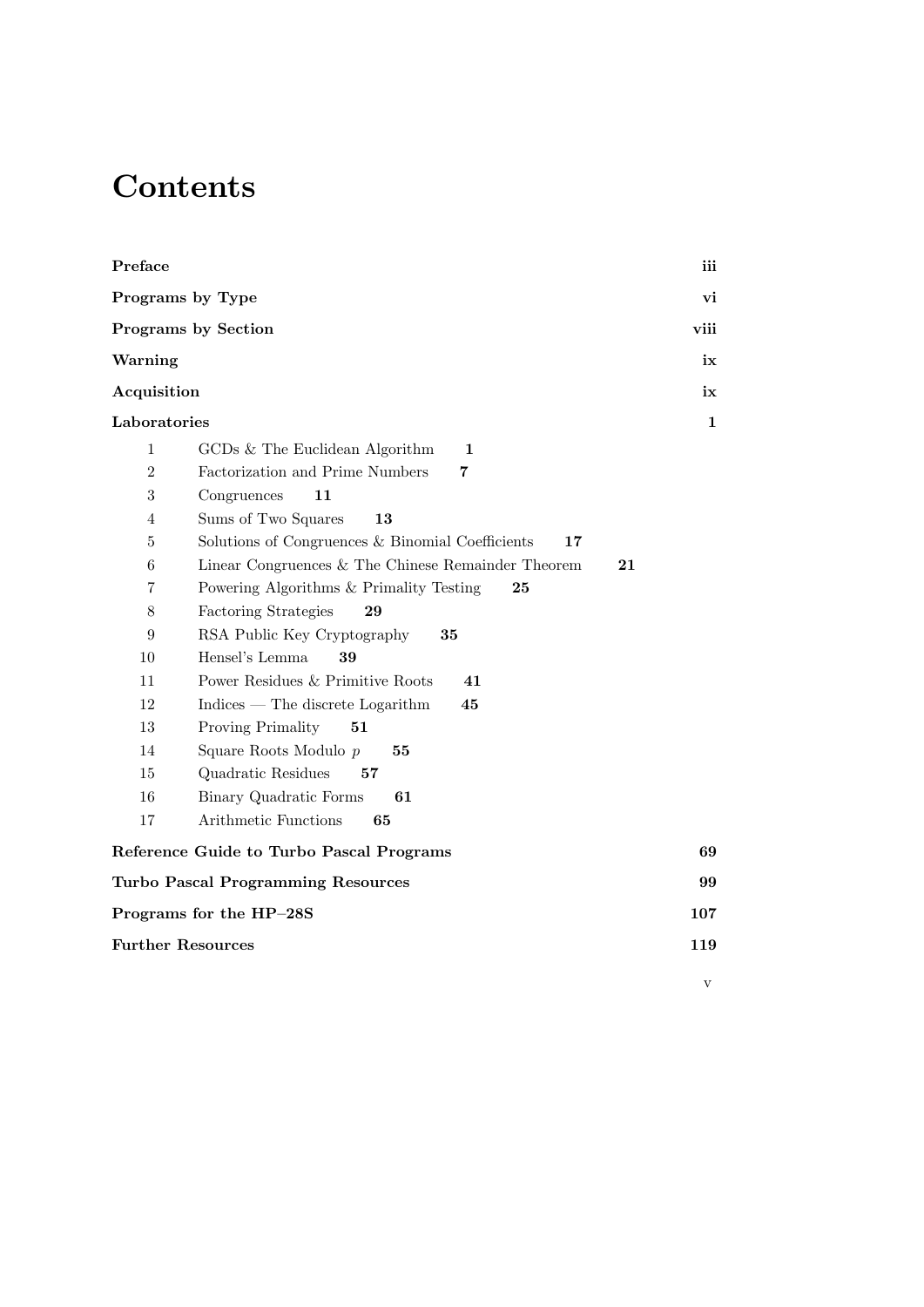# Programs by Type

### CALCULATIONS

| Carmichael function $car(m)$                         | $car$ $[m]$                |  |
|------------------------------------------------------|----------------------------|--|
| Chinese Remainder Theorem                            | crt $[a_1 \t m_1 a_2 m_2]$ |  |
| determinant modulo $m$                               | detmodm                    |  |
| discrete logarithm base $g$ of $a$ modulo $p$        | ind $[g \ a \ p]$          |  |
| factor $n$                                           |                            |  |
| by trial division                                    | factor $[n]$               |  |
| by $p-1$ method                                      | $p-1$ [n [a]]              |  |
| by rho method                                        | rho $[n   c]$              |  |
| find next prime                                      | getnextp [x]               |  |
| greatest common divisor                              | gcd [b c]                  |  |
| index base $g$ of $a$ modulo $p$                     | ind $[g \ a \ p]$          |  |
| Jacobi symbol $\left(\frac{P}{Q}\right)$             | jacobi [P Q]               |  |
| Lucas functions $U_n, V_n$ modulo m                  | lucas $[n a b] m$          |  |
| multiply residue classes modulo $m$                  | $mult$ [a b m]             |  |
| order of $a$ modulo $m$                              | order [a m [c]]            |  |
| phi function $\phi(n)$                               | $phi$ [n]                  |  |
| $\pi(x)$                                             | pi[x]                      |  |
| power $a^k$ modulo m                                 | power $[a \ k \ m]$        |  |
| primitive root of prime $p$                          | primroot [p [a]]           |  |
| prove primality of $p$                               | $provep$ $[p]$             |  |
| rational approximation to decimal                    | rat $[x]$                  |  |
| reduce $ax^2 + bxy + cy^2$                           | reduce a b c               |  |
| represent <i>n</i> as sum of <i>s</i> $k$ -th powers | sumspwrs [n s k]           |  |
| roots of                                             |                            |  |
| $ax \equiv b \pmod{m}$                               | lincon[a b m]              |  |
| $f(x) \equiv 0 \pmod{p^j}$                           | hensel                     |  |
| $P(x) \equiv 0 \pmod{m}$                             | polysolv                   |  |
| $x^2 \equiv a \pmod{p}$                              | $sqrt$ [a $p$ ]            |  |
| $A\mathbf{x} = \mathbf{b}$ in integers               | simlinde                   |  |
| square root modulo $p$                               | sqrt $[a, p]$              |  |
| strong pseudoprime test of $m$ base $a$              | $spsp$ $[ a ]$ m           |  |

### DEMONSTRATIONS

 $\begin{minipage}{.4\linewidth} \textbf{Chinese Remainder Theorem} \begin{minipage}{.4\linewidth} \textbf{crtdem} \\ \textbf{determinants modulo $m$} \end{minipage} \end{minipage}$ determinants modulo  $m$  detdem discrete logarithm base  $g$  of  $a$  modulo  $p$  detdem  $[g \, a \, p]$ discrete logarithm base  $g$  of  $a$  modulo  $p$ Euclidean algorithm eualdem1, eualdem2, eualdem3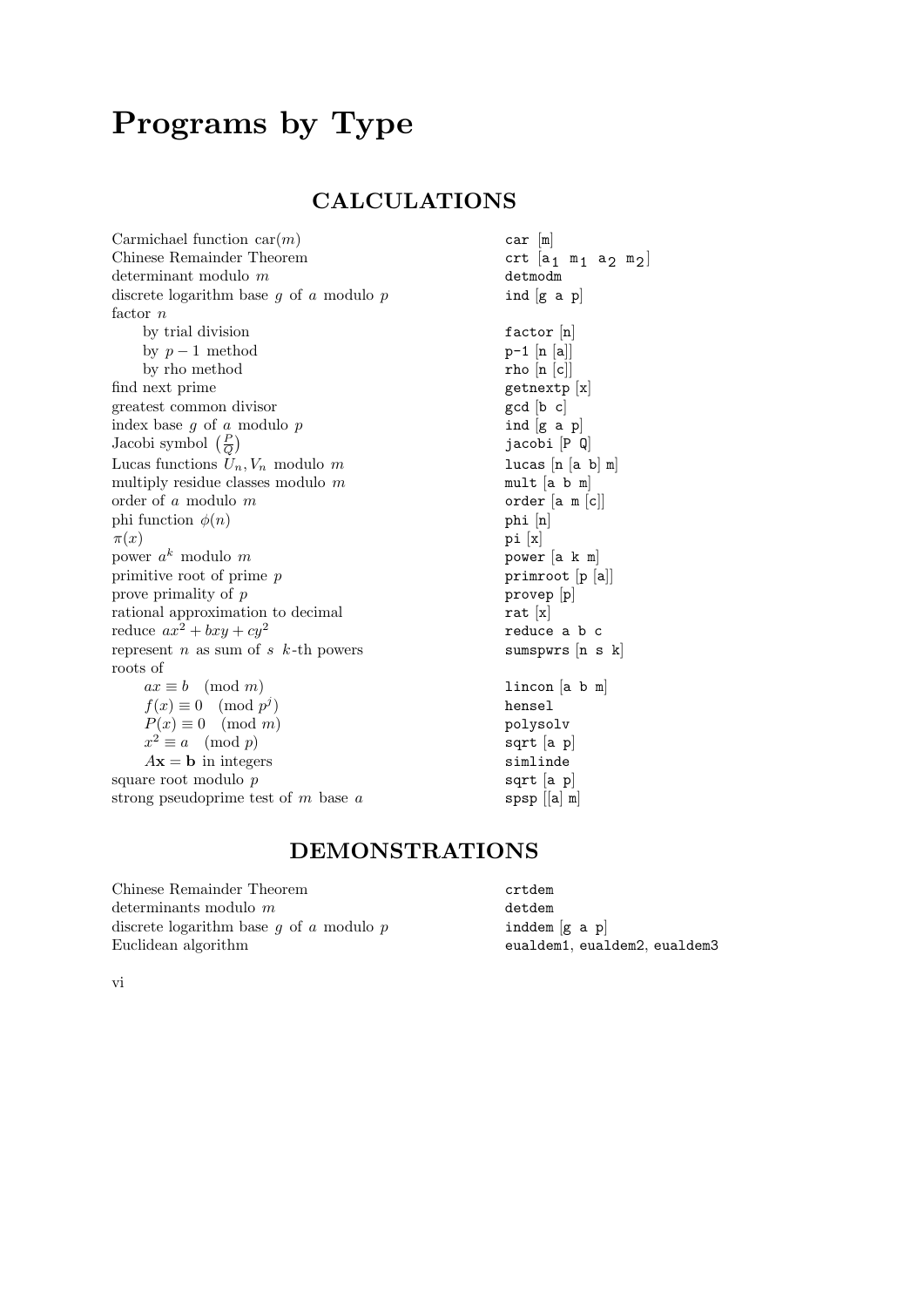factorization by  $p-1$  method p-1dem by rho method rhodem [n] greatest common divisors fastgcd, slowgcd (see also Euclidean algorithm) heapsort algorithm  $\begin{array}{ccc} \text{hasortdem} \\ \text{index base } g \text{ of } a \text{ modulo } p \end{array}$  hasortdem  $\begin{array}{ccc} \text{hasortdem} \\ \text{and} \text{em} \text{ [g a p]} \end{array}$ index base g of a modulo  $p$  inddem  $[g \; a \; p]$ Jacobi symbol  $\left(\frac{P}{C}\right)$  $\frac{P}{Q}$ linear congruence  $ax \equiv b \pmod{m}$  lncndem [a b m] Lucas functions lucasdem  $[n \succeq n]$ multiplication of residue classes multdem1, multdem2, multdem2, multdem3 order of a modulo  $m$  orderdem  $[a \t m[c]]$ powering algorithm pwrdem1a [a k m],

RSA encryption rsa square root modulo  $p$  sqrtdem [a p] strong pseudoprime test of  $m$  base  $a$  spspdem  $[[a] \; m]$ 

jacobdem [P Q] pwrdem1b [a k m], pwrdem2 [a k m]

#### **TABLES**

| arithmetic functions $\omega(n)$ , $\Omega(n)$ , $\mu(n)$ , $d(n)$ , $\phi(n)$ , $\sigma(n)$ | arfcntab                   |
|----------------------------------------------------------------------------------------------|----------------------------|
| binary quadratic forms                                                                       |                            |
| reduced forms                                                                                | qformtab                   |
| forms equivalent to $f(x, y)$                                                                | reduce                     |
| binomial coefficients modulo $m$                                                             | pascalst                   |
| class numbers                                                                                | clanotab                   |
| congruential arithmetic                                                                      | cngartab                   |
| discrete logarithms                                                                          | indtab                     |
| factorials modulo $m$                                                                        | fctrltab                   |
| Farey fractions                                                                              | fareytab                   |
| greatest common divisors                                                                     | gcdtab                     |
| indices                                                                                      | indtab                     |
| intersection of arithmetic progressions                                                      | intaptab                   |
| Jacobi symbols                                                                               | jacobtab                   |
| least prime factor                                                                           | factab                     |
| linear combinations                                                                          | lncomtab                   |
| Lucas functions                                                                              | lucastab                   |
| Pascal's triangle modulo $m$                                                                 | pascalst                   |
| powers of a modulo $m$                                                                       | powertab                   |
| representations as sums of powers                                                            | wrg1tab, wrg2tab, wrgcntab |
| roots of                                                                                     |                            |
| $f(x) \equiv 0 \pmod{p^j}$                                                                   | hensel                     |
| $P(x) \equiv 0 \pmod{m}$                                                                     | polysolv                   |
|                                                                                              |                            |

vii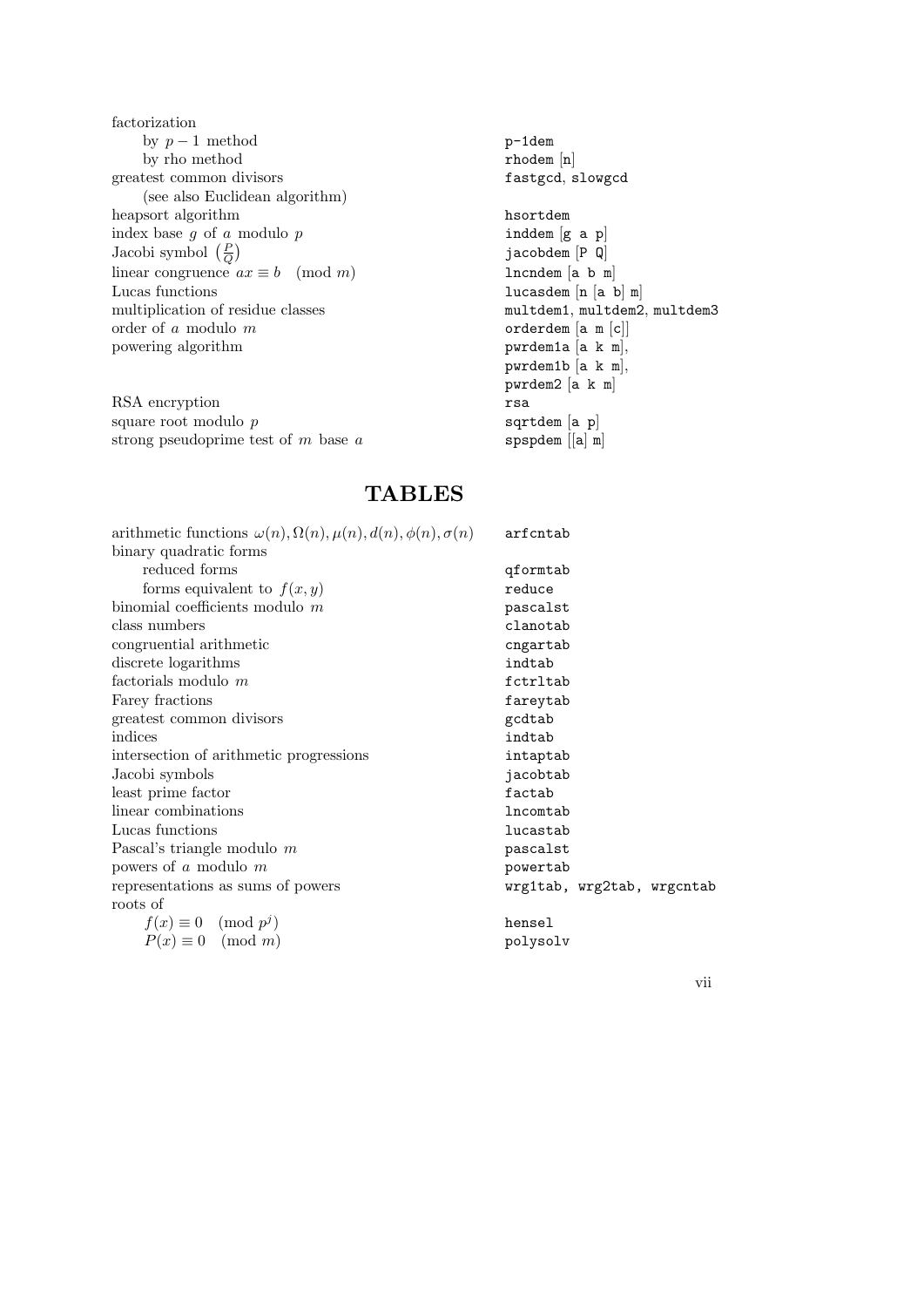## Programs by Section

- 1.2 SlowGCD, FastGCD, GCD, EuAlDem1, EuAlDem2, EuAlDem3, LnComTAb, GCDTab
- 1.3 FacTab, Factor, Pi, GetNextP
- 1.4 PascalsT
- 2.1 CngArTab, FctrlTab, PowerTab, Phi, Mult, Power, DetModM, DetDem, SumsPwrs, Wrg1Tab
- 2.2 PolySolv, LinCon, LnCnDem
- 2.3 IntAPTab, CRT, CRTDem, Phi
- 2.4 MultDem1, MultDem2, MultDem3, PwrDem1a, PwrDem1b, PwrDem2, SPsP, SPsPDem, Rho, RhoDem, P-1, P-1Dem
- 2.5 RSA
- 2.6 Hensel
- 2.7 PolySolv
- 2.8 Order, OrderDem, PrimRoot, Ind, IndTab, IndDem, HSortDem, ProveP, Car
- 2.9 SqrtModP, SqrtDem
- 2.10 CngArTab
- 3.1 Jacobi, JacobTab
- 3.2 Jacobi, JacobTab
- 3.3 JacobDem
- 3.5 QFormTab, Reduce
- 3.6 Reduce
- 3.7 ClaNoTab
- 4.2 ArFcnTab
- 4.4 Lucas, LucasTab, LucasDem
- 5.1 SimLinDE
- 5.2 SimLinDE
- 6.1 FareyTab
- 7.1 Rat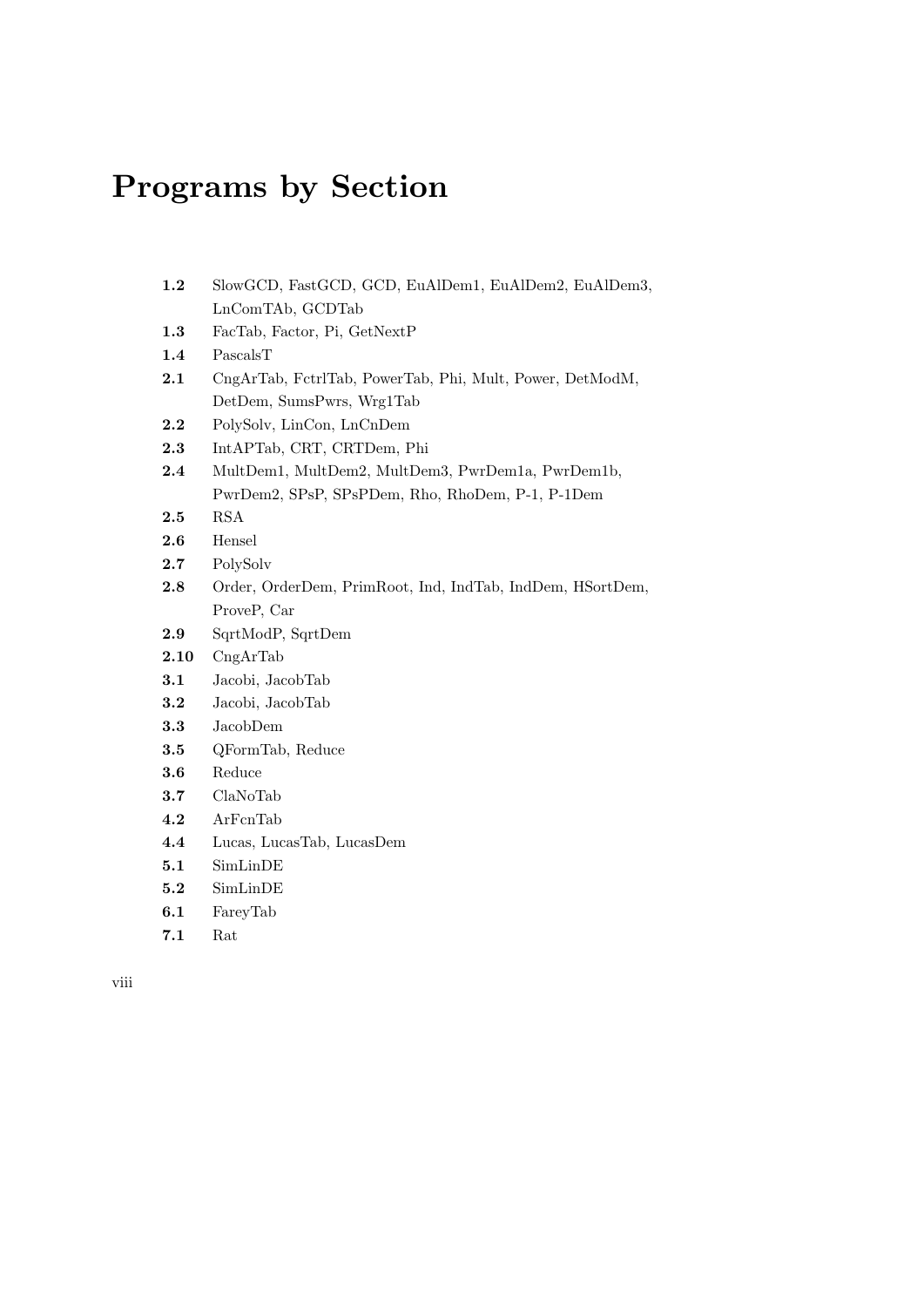### Warning

The accompanying programs are intended for educational use only. We make no warranty, express or implied, that the programs are free of error, that they meet any particular standard of merchantability, or that the values they yield are accurate. Some of these programs have been put through strenuous tests, but many others have been checked only in the most casual manner. In order to extend the range of integers that may be dealt with, most of these programs use floating-point real arithmetic in their execution. Thus the accuracy of the results cannot be guaranteed, and consequently these programs should not be used for serious mathematical research. Any such use would be entirely at the user's own risk. The author disclaims all liability for direct, incidental, or consequential damages resulting from your use of these programs.

## Acquisition

This manual and the accompanying programs are available over the internet by using the file transfer program ftp. For detailed instructions see the Further Resources at the end of this manual, and particularly the entry relating to CLINT. If you do not have access to ftp, then this material will be sent, free of charge, upon request. Direct your inquiry to

> Mathematics Editor John Wiley & Sons 605 Third Avenue New York, NY 10158-0012